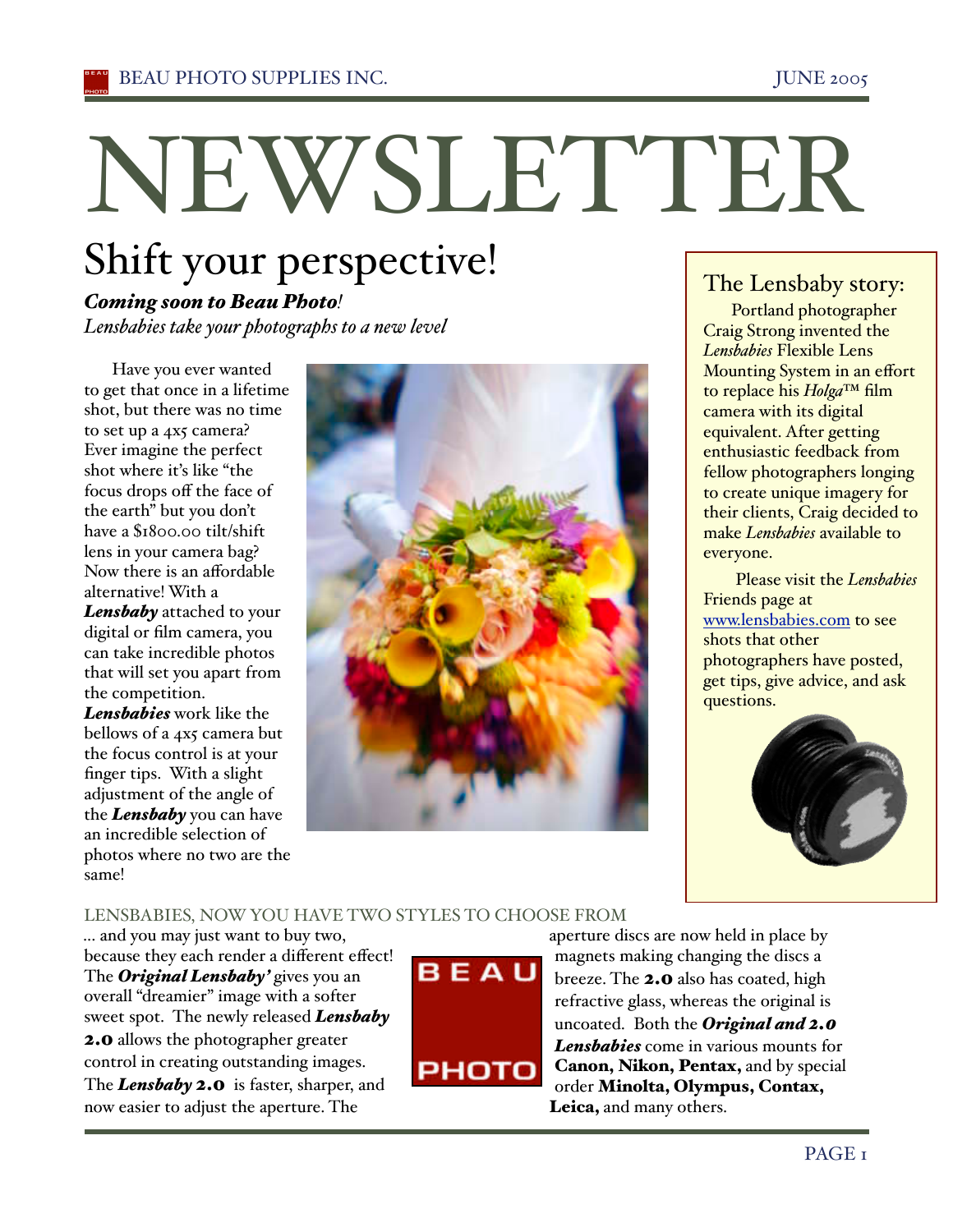#### HOT NEWS FROM THE FILM AND PAPER DEPARTMENT

Beau Photo is pleased to welcome Hahnemühle to our arsenal of fine art inkjet papers. Hahnemühle offers a range of pH neutral, acid free inkjet papers including "German Etching", a natural white mould-made paper ( $100\%$  total chlorine free pulp) and "Photo Rag", a smooth bright white 100% rag paper which is available single or double sided. Sample packs can be purchased for those of you who want to test the waters before taking the plunge. ICC profiles can be downloaded at www.hahnemuhle.com. Hahnemühle Protective Spray is available to help seal print surfaces from dirt, fingerprints and moisture. And don't forget to visit www.myartregistry.com to find out about Hahnemühle's online authenticity registry designed especially for artists and the sale of limited edition prints.

Serena Film and paper sales



# RENTAL NEWS



If you've ever wanted to rent the Hasselblad(Imacon) Back for that big job but were afraid of all that technology, have no fear. There are

some great assistants who can come to your rescue! Beau Photo recently held a workshop for local assistants on the use of the Hasselblad(Imacon) Back and software. Victor Naranjo, the company representative from Seattle, and our very own Mike Mander presented a very informative and useful session to the attentive crowd. Now if you want to rent the back, you can also hire an assistant who has been trained in its use. That's one less

worry for you so you can concentrate on getting the right shot. Watch our website for a listing of the assistants that qualified (go to the assistants link on the rental home page,. We have to wait until we get their test results back (yes they had to write a test!) to list them. If you have any questions about the Hasselblad(Imacon) digital back, or any of our digital SLR cameras in rentals, give Kathy a call.

Kathy Rentals

#### ALBUM & FOLDER UPDATE

We've just received our samples of Leather Album Designs' new Deluxe proofbooks. Made of luxurious Durapelle fabric (with NO metallic trim!), they are available in Black, Burgundy, and White. The 4x5/4x6 3up Horizontal proof book comes set up for 210 prints, and the 2-up  $\frac{1}{5}x5$  for 200 prints. I have confirmed that we can special-order 'covers only'.

As a reminder... we still have a reasonable supply of most sizes of the (discontinued) Cal Cocoa folders at half price. Call soon for best selection!

We look forward to seeing you soon.

Barb **Albums and Folder Sales**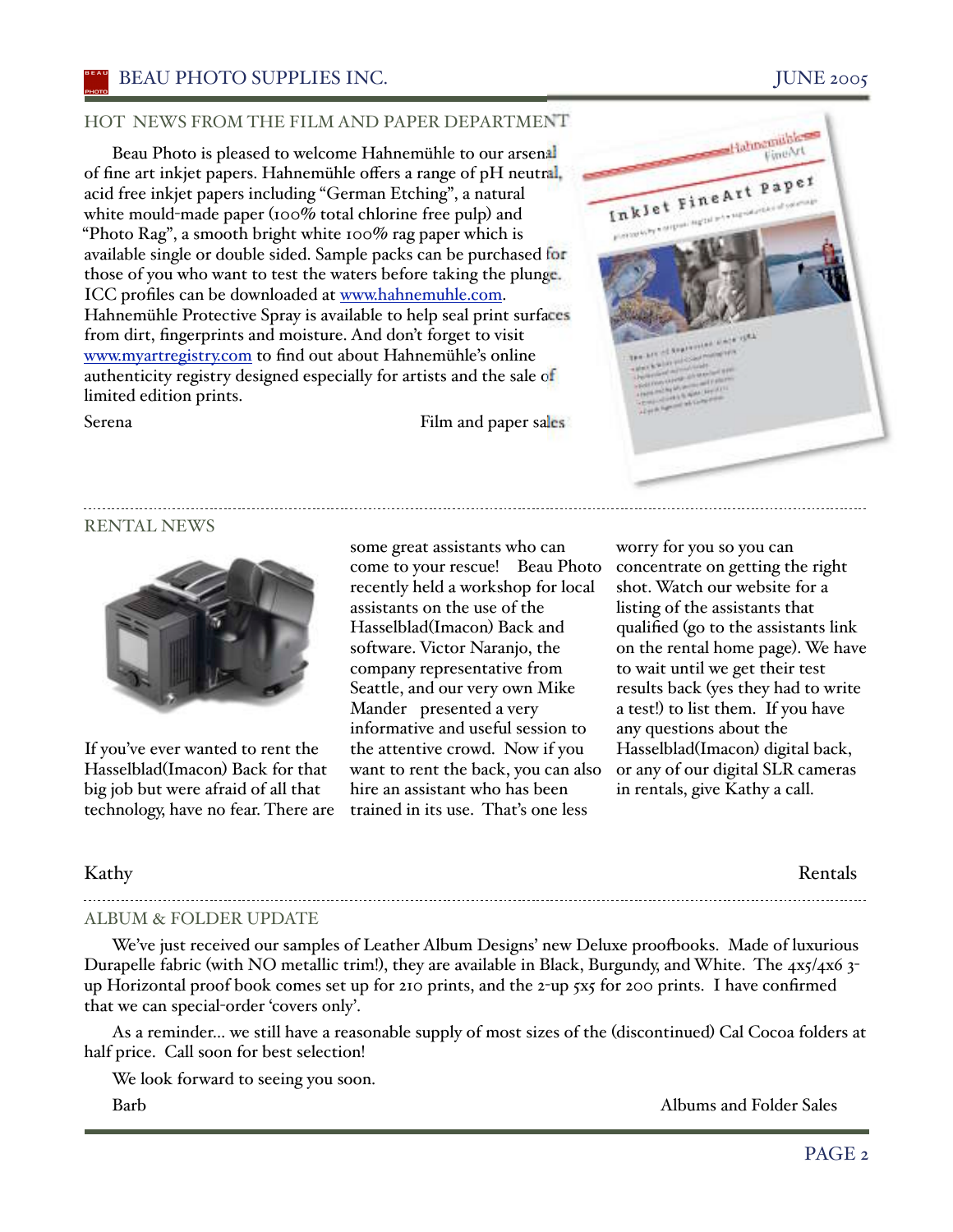#### NEWS FROM "DA BACK"

Who wants great deals on used gear ???? Check out the list below for some awesome deals just waiting to be had ! Please note that most are "one item" only, so "if ya' snooze...ya' lose !!"

| Nikon 300mm f2.8 Af I                | \$2900.00       |
|--------------------------------------|-----------------|
| Nikon f 100 body (2) each            | \$900.00        |
| Nikon 28-70 f2.8 Afs                 | \$1500.00       |
| Nikon 20-35 f2.8                     | \$900.00        |
| Nikon f5 bodies (2) each             | \$1500.00       |
| Nikon D <sub>I</sub> h body (demo)   | \$1400.00       |
| Nikon 80-200 f2.8 Afs                | \$1400.00       |
| Nikon 500 f4 mf                      | \$3000.00       |
| Nikon Foox bodies (2)                | $$300 - $400$   |
| Nikon F <sub>3</sub> bodies & drives | come in to view |
| Fuji S <sub>2</sub> pro bundle (new) | \$1800.0        |
| Canon EOS 1 D body                   | \$2500.00       |
| Canon 28-70 f2.8                     | \$1000.00       |
| Contax $G1$ w <sub>45</sub> mm       | \$600.00        |
| Leica m6 chrome .72x                 | \$1500.00       |
| Leica 90mm f2.8                      | \$1800.00       |
| Leica 50 mm fi.o noctiluk-m          | \$2300.00       |
|                                      |                 |



"Tons "o"Hasselblad" come in to view.

Chris Pro Sales

#### DIGITAL NEWS

No headlines this month... just a ramble. Take OS X v10.4 (Tiger), throw in the new Photoshop CS2 and what do you get? Actually CS2 on Tiger is pretty much rock solid and fast! I'm not sure if it was more Tiger's fault, Photoshop  $CS<sub>2</sub>'s$  fault or a combination of the two, but whatever the reason, my dual 1.25 GHz G4 that I run at home and our dual 1.8GHz G5 at Beau absolutely smoke through some actions that I have created in my previous version of CS. Some things really seem significantly faster with the Tiger/CS2 combination and CS2 has proven itself rock-solid on the computers I've used it on. Apart from a few screen-redraw bugs that will hopefully be fixed soon, it is awesome! In addition, the new Camera RAW version 3.1 is also very nice with many enhancements to your raw image workflow. I certainly can recommend the Photoshop CS2 upgrade without hesitation!

On the other hand, Mac OS X Tiger has been out for a while now and it has proven itself to be... well, let's just say it's not yet as bullet-proof as 10.3 had been. Tiger still seems to have a number of minor bugs and a few lingering hardware incompatibilities. We are using it here at Beau, and I am using it at home and while I haven't seen any dramatic problems, especially since the v10.4.1 update came out, but it still feels, I don't know... somewhat unfinished? There are some truly excellent new features such as Spotlight and Automator, but once you start to really try and use them, you might find yourself running into the odd snag or occasionally get the feeling that there may be some missing features still. The 10.4.1 update did squash most of the obvious bugs though, so it's pretty safe to upgrade, but if you are running any add-on PCI cards, older scanners or are using a laptop for example, you might want to call me (Mike) here at Beau to discuss any potential issues.

Now for some bad news... a potentially serious bug has been found in the firmware of the Canon EOS-1D Mark II and 1Ds Mark II. In certain situations, if you fire off a rapid burst of images as RAW+Fine-JPEG and then press the "Display" button to play them back, you could risk completely losing those buffered images. In addition, the camera will likely also crash at this point, and will require the battery to be pulled to reset the camera for proper operation. Ouch! For now, make sure you wait for the card-access lamp to go off before playing back your images, just to be on the safe side. Canon has acknowledged this problem and posted an advisory on their website with an expectation that